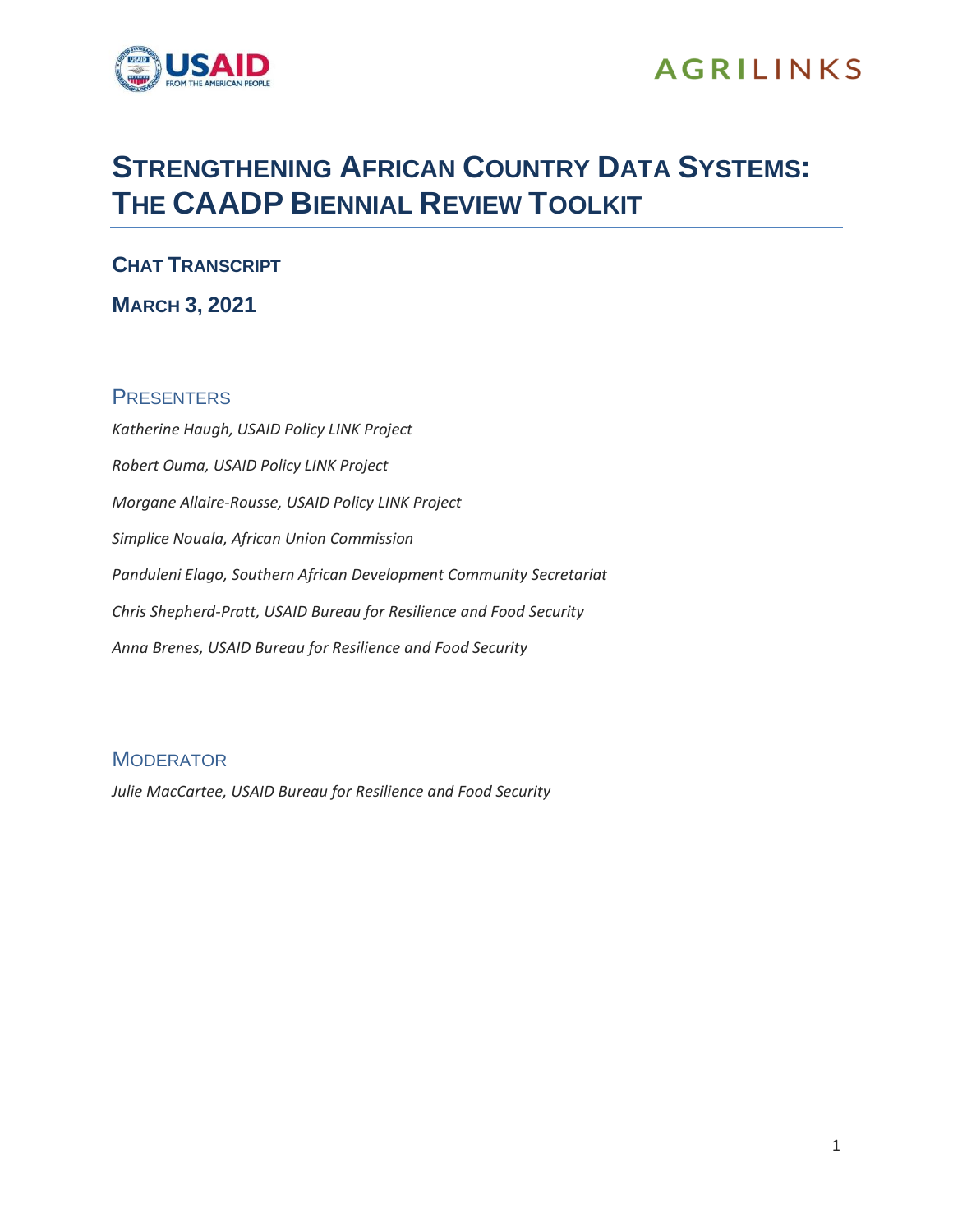Dick Tinsley: Are you having problems i just get a message Adam Ahmend is uploading contend

 Julie MacCartee: Good morning, Dick! Sometimes large files take awhile to load. We're working out some technical elements before the webinar gets underway.

Dick Tinsley: ok thank you, it seems to be coming on line

Dick Tinsley: audio check please

George Okundi: Greetings. Joining in from The EACS

Dick Tinsley: Does everyone have a very nurvious screen!!

Katherine Haugh: Yes!

Willy Mulimbi: Yes

Lucky Michael: audio check please..

Dick Tinsley: loud and clear

Lucky Michael: not clear

 Julie MacCartee: Good morning. everyone! Please let us know what country and/or organization you are joining from

 Julie MacCartee: This is Julie MacCartee with the USAID Bureau for Resilience and Food **Security** 

Dick Tinsley: Dick Tinsley in Colorado

billy hall: Hi, quick question - will this be recorded?

 Brian Dotson: Brian Dotson, Director Food Security Programs, Counterpart Intl., Washington, DC

billy hall: USAID - Resilience & Food Security

martin fowler: USAID Uganda

Carol Wallace: Carol Wallace- Context Global Development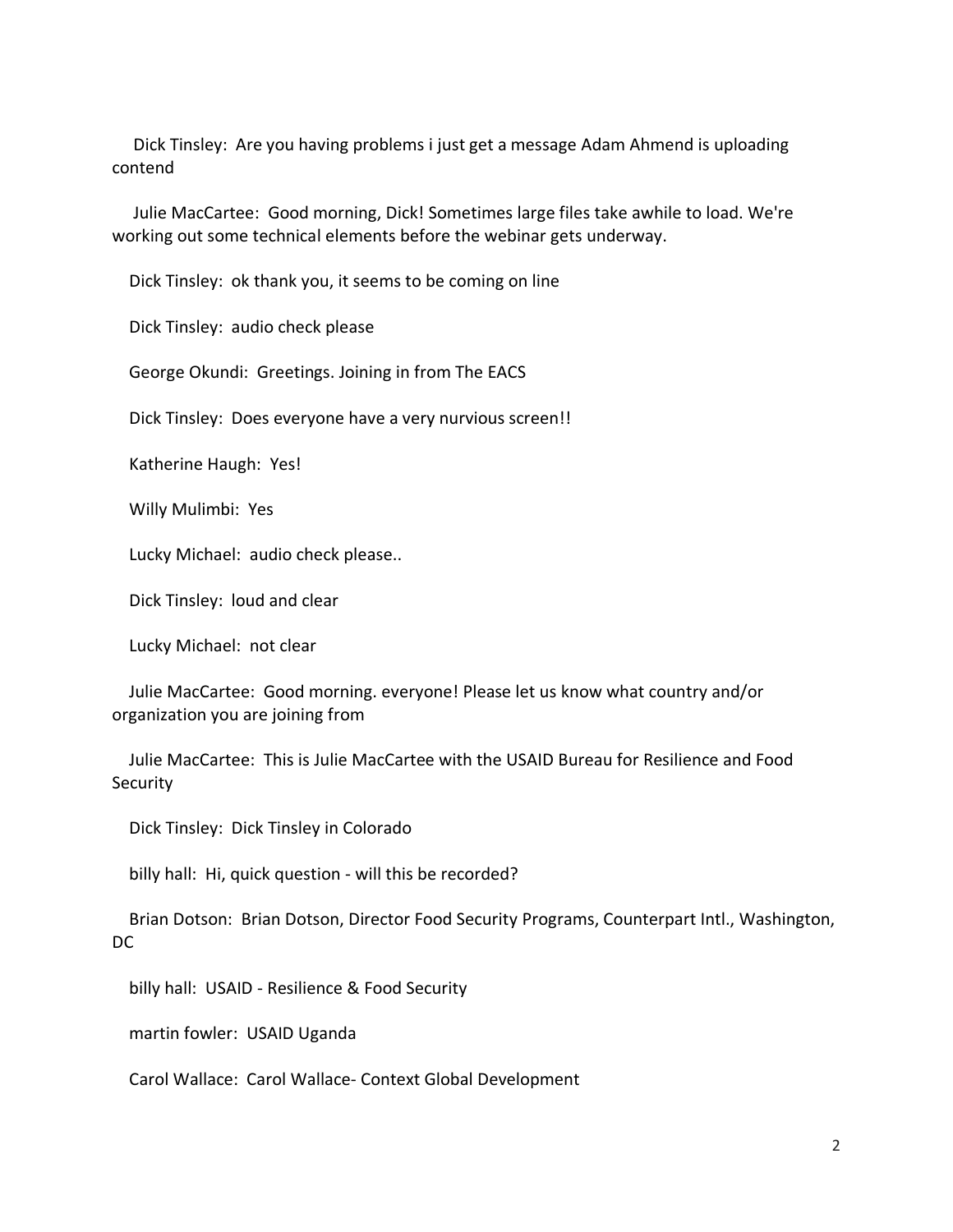Ndeye Fatou Sylla Ndiaye: Ndeye Fatou Ndiaye, USAID Sahel Regional Office

Diba Wako: USAID, Somalia

 Derreck Ekanem: Good morning everyone! This is Derreck Ekanem with USDA in Washington, DC

Faith Tarr: Hello, this is Faith Tarr from USAID/RFS

Teferi Tsegaye: Teferi Tsegaye USDA ARS, Beltsville, Maryland, USA

Peter Hobby: Peter Hobby, DC office of FEWS NET

Elon Gilbert: Good morning from the Jocko Valley

Pauline Simmons: Pauline Simmons, USDA, Foreign Agricultural Service, USA

Amit Chandna: Amit Chandna: SCOPEinsight, Utrecht NL

Gert-Jan Stads: IFPRI (Belgium), Agricultural Science and Technology Indicators

Richard Goodman: Rick Goodman, University of Nebraska, Lincoln, USA

karen Smyth: Karen Smyth, SEBI Livestock, Edinburgh

Ngolia Kimanzu: Ngolia Kimanzu, Salvation Army, Sweden

Halima Ouattara Ayanou: Hello, Halima Ouattara Ayanou, USAID/West Africa, Ghana

Michael Omodara: Michael Omodara, NSPRI, Ilorin Nigeria

James Oehmke: Jim Oehmke, USAID/RFS Washington

Paula Menzies: Hi, Paula Menzies from the University of Guelph in Ontario Canada

Stephen Opiyo : Stephen Opiyo from Ohio State University/Patira Data Science

Krista Jacobs 2: Hello! Krista Jacobs with Landesa, based in DC

David Nielson: David Nielson – CSU

 Hamilton McNutt: Hi Everyone, Hamilton McNutt based in DC, COO at Strategic Impact **Advisors**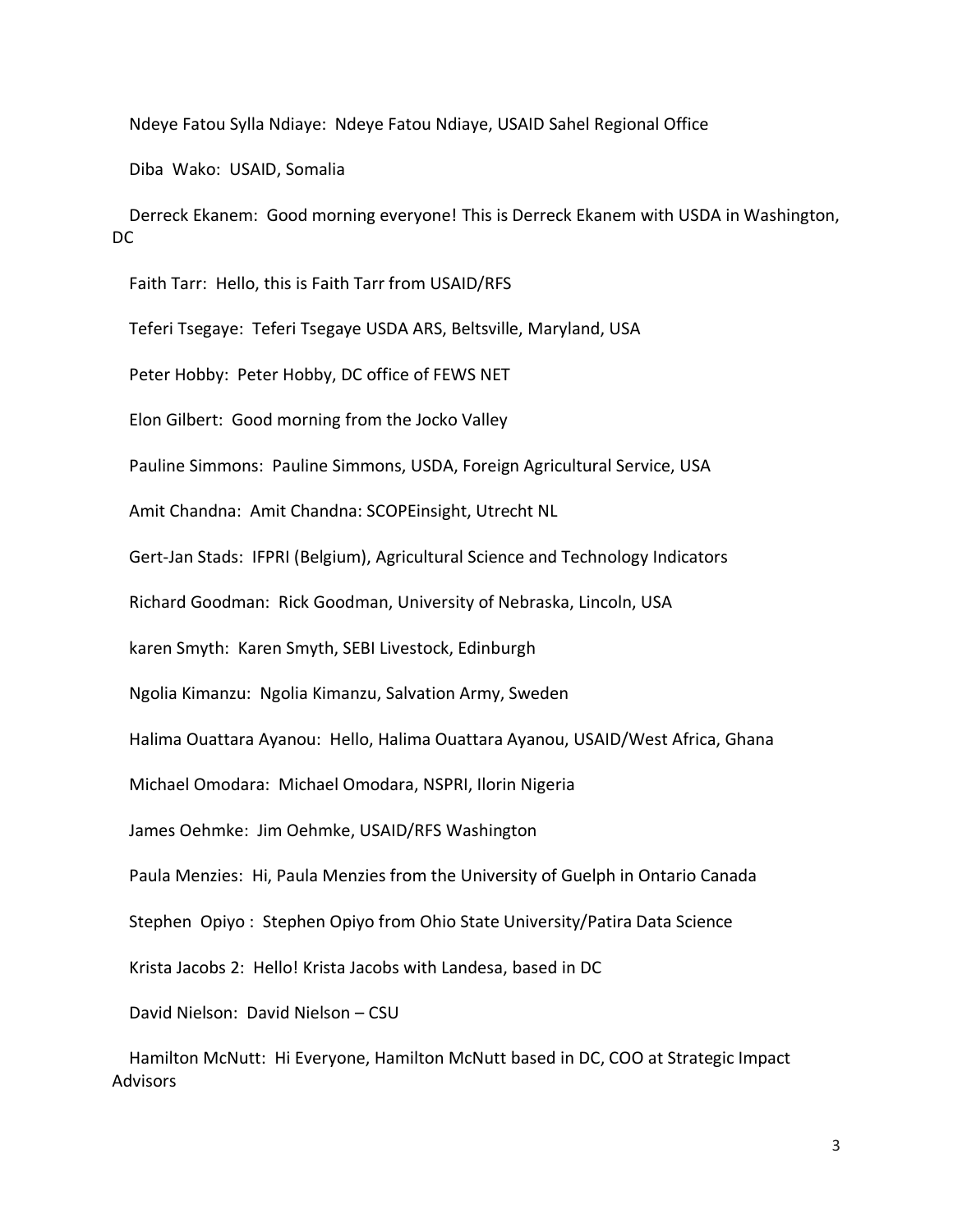Muriel Rios: Good morning! Hi everyone, Muriel Ríos from Nicaragua Richard Goodman: YRS

indra klein: GOod morning, is it possible to have access to links for slide deck?

John Magistro: John Magistro , University of Arizona, Office of Global Projects

Faith Tarr: we hear you

Hamilton McNutt: Yes we can hear you well

Chris S-P: Loud and clear

indra klein: loud and clear

Derreck Ekanem: Yes, we can hear you!

Michael Omodara: Yes

 Romao XAVIER 2: Hello Everyone...Here is Romao XAVIER from CARE Mozambique country office

Ngolia Kimanzu: Yes

Tomer Malchi: Tomer Malchi - CultivAid from Israel working in East Africa

Robert: Yes - Loud and Clear!

Paul Gamba: Clear

Paul Hixson: yes audio is good

Vitalis Ogemah: Hello! Ogemah from MMUST, Kenya

Tom Kakuba : Tom Kakuba, Uganda

 Jean Markendy CHARLES 2: Hi everyone, Jean Markendy CHARLES, MEAL OFFICER – FONHDAD

Rogers Andrew: Please help to coonect me

Donald Mizambwa: Hi

indra klein: indra klein, independent consultant, dc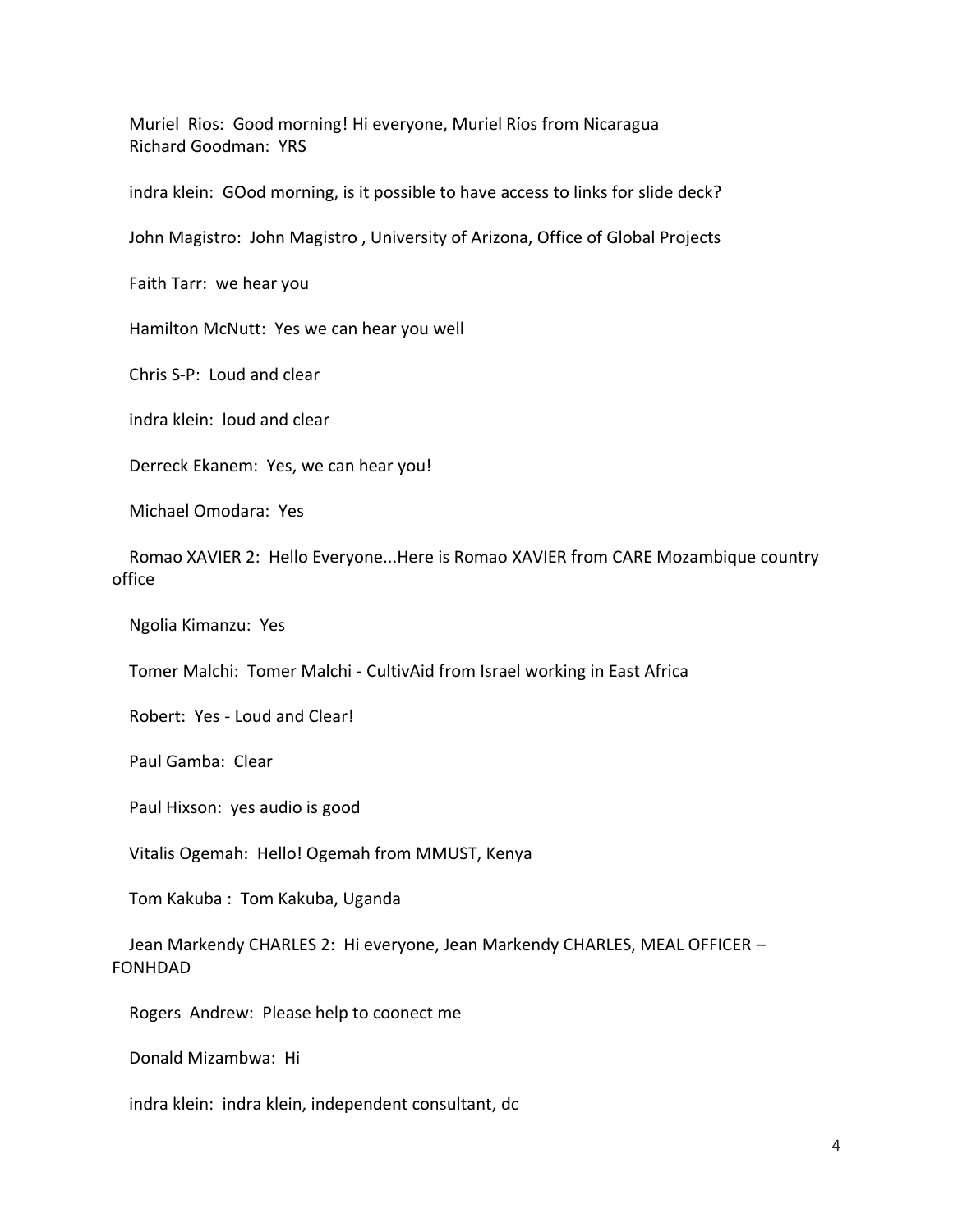Cephas Taruvinga 2: Hello everyone Cephas Taruvinga APHLIS

Donald Mizambwa: Donald Mizambwa, AGRA Tanzania

Courtney Buck: Courtney Buck, RFS/Policy

Lydia Wafula : Mercy Wafula, Mercy Corps-Kenya

Willy Mulimbi: Hey, Willy Mulimbi from the University of Arkansas, Fayetteville

 HILDA KABULI: Hello. I am Hilda Kabuli from the Department of Agricultural Research Services.

Mohamed Dhaqane: Hi

Roger Steinkamp 2: Roger Steinkamp, MN, US

Andrew Bisson: Andrew Bisson, Livestock Advisor, RFS, USAID

Wilm van Bekkum: Wilm Head of M&E Self Help Africa UK

Matteus van der Velden: Matteus van der Velden, Aquaya, Nairobi/San Francisco

 Dan Norell: Dan Norell, EconDev International LLC, Principal Consultant, Economic Development based in the metro Washington, D.C. area.

Paul Gamba: Paul Gamba, Policy Expert, Kenya

 Paul Hixson: Hi everyone: Paul Hixson here, Researcher lead for ICT Connectivity in SSA, USAID-funded Soybean Innovation Lab

Ousman Tall: Ousman Tall: SWAC

Kathleen Morris: Kathleen Morris, MEL Officer, The Hunger Project, Boston

 Alex Rees: Hi folks, Alex Rees, Wasafiri - already engaged on BR amplification and dissemination, great to join the webinar

indra klein: loud and clear

Richard Goodman: Yes

Wilm van Bekkum: Wilm van Bekkum Head of M&E Self Help Africa UK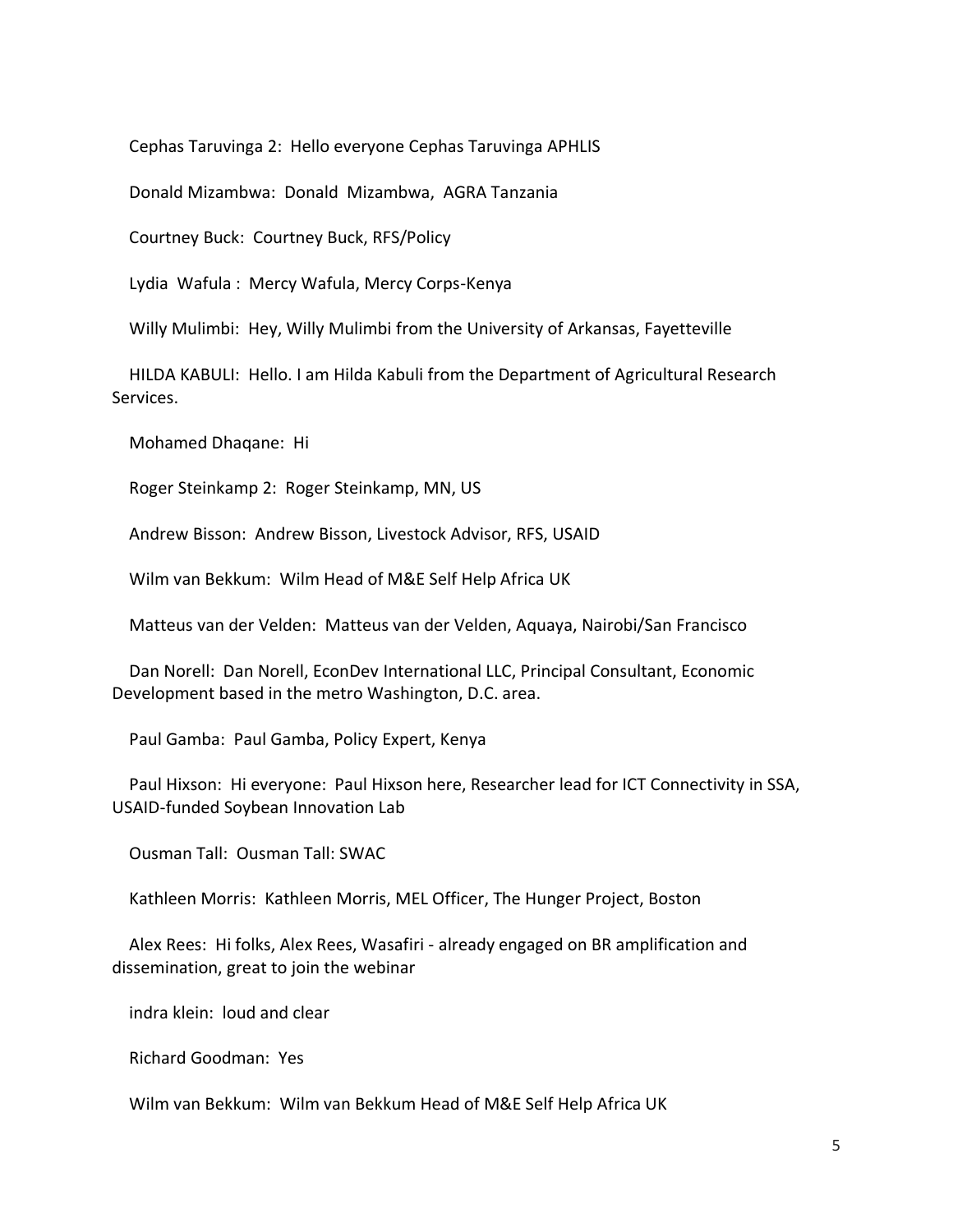Paul Hixson: audio good

Dick Tinsley: loud and clear

Richard Goodman: Sorry, you may be too close to your microphone?

Rogers Andrew: Rogers Andrew (PhD) Agricultural Economics-Econometrics

indra klein: There is a shufflinf-type backgroudn sound

 Charles Dunning: Good Morning everyone. Charles Dunning, Wellntel Water Data Cloud technology

 Frederick Orlando: Iam Frederick Oduho Orlando Student at Eastern Africa Statistical Training Centre Master Student doing Official Statistics

Julie MacCartee: Thank you all for joining! Glad to have you on the webinar today.

 THOMAS ARCHIBALD: Feed the Future Senegal Youth in Agriculture, and Virginia Tech Department of Agricultural, Leadership, and Community Education, Blacksburg, VA, US, the traditional lands of the Tutelo/Monacan peoples

 Dr. Md. Salim Ullah Khan Eusufzai: Hi! Prof . Dr. Md. Salim Ullah Khan Eusufzai, IUBAT, Bangladesh

Kamweti M: Kamweti Mutu, M&E specialist, Environmental Incentives

Oma Roberts: Omaboyowa Roberts: Global Development Hub Initiative. DC

 Stefan Einarson 2: Stefan Einarson at Cornell University in Global Development working in IT and Development

indra klein: Does anyone else hear a scraping kind of noise? very distracting

 Auckland Kuteya: Auckland Kuteya, Senior Research Associate, Indaba Agricultural Policy Research Institute (IAPRI), Zambia

Dick Tinsley: yes i hear the scratching sound

Alana DelVecchio: Same, a little scratchy

 Julie MacCartee: Apologies that Katherine's mic has a bit of a scratching effect on the letter "S". We will see if we can fix it on the fly! If we cannot, we appreciate your understanding.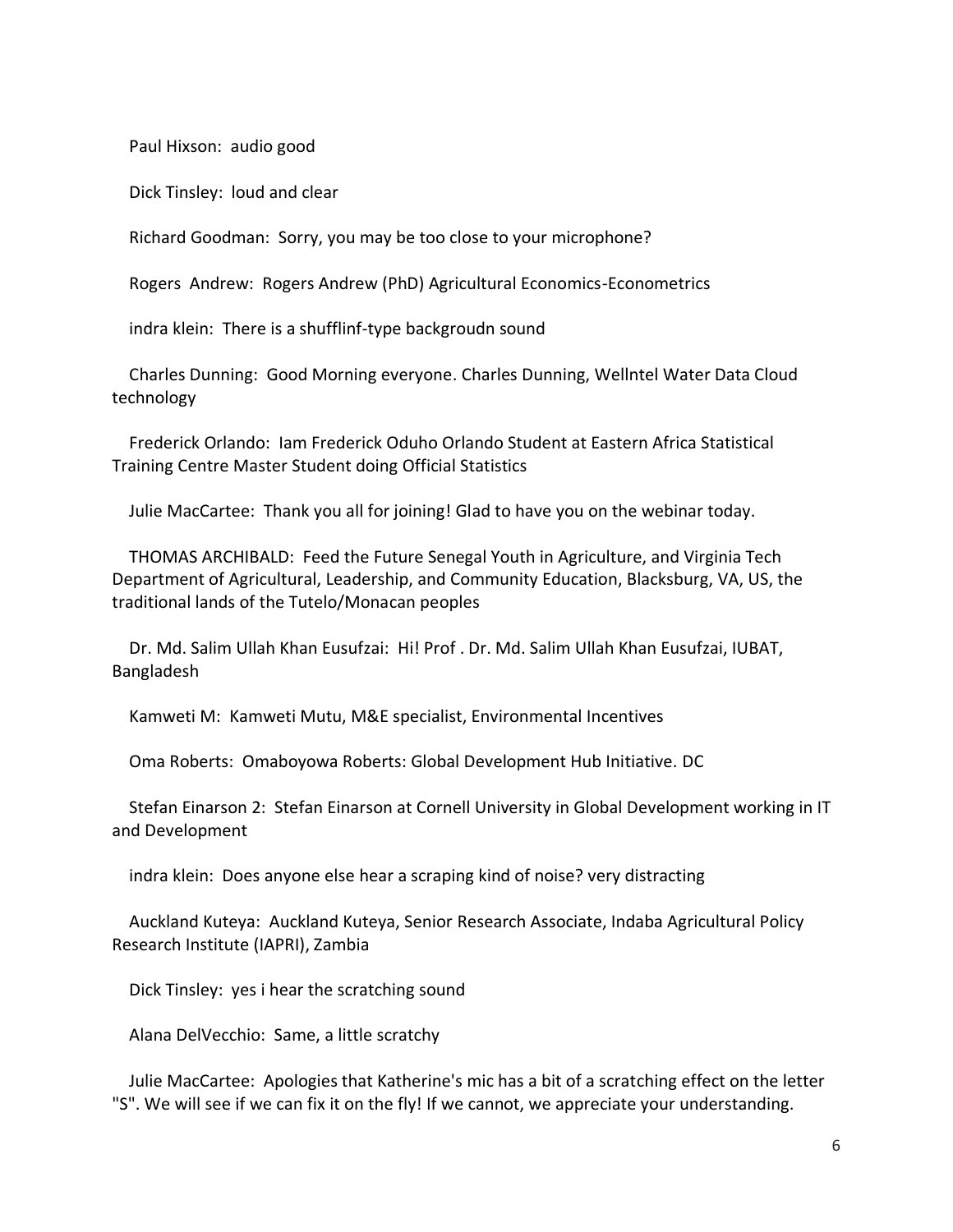Cephas Taruvinga 2: There is a lot of echo and scratching sounds

Muriel Rios: Is the static noise

Krisztina Tihanyi: Krisztina Tihanyi, TASAI Inc. from Ithaca, NY, USA

 Jan Middendorf: Hello Everyone! Jan Middendorf, Deputy Director, Feed the Future Innovation Lab for Sustainable Intensification, Kansas State University, Manhattan, Kansas

indra klein: Maybe speaker is too close to her mic

 Bernard Kimoro: Bernard Kimoro, Livestock Climate Change Specialist, Head of Climate Change Section, Directorate of Livestock Production, Kenya

 Lucky Michael: Hello,I am Lucky Eunice Michael Master's student from Eastern Africa Statistical Training centre in Tanzania, masters of official statistics.

Adam Ahmed: Our apologies for the scratchy audio

 Caroline DeWaal: Good day everyone, Caroline Smith DeWaal from Feed the Future's EatSafe project. Look forward to the session.

 Mwanaisha Ali: Hello, I am Mwanaisha S. Ali from the Eastern Africa statistical Training centre, Master of Official statistics

 Lloyd Le Page: Hello Everyone, Lloyd Le Page, Senior Adviser, Tony Blair Institute for Global Change. [l.lepage@institute.global](mailto:l.lepage@institute.global)

 Hope Nwakwesi: Hi everyone, my name is Hope Nwakwesi of Almanah Hope Foundation. We initiated Nigeria Widows Database. Looking forward to learning

 Adam Preston: Hello, this is Adam Preston , Digital Health Advisor with RTI International, <https://www.linkedin.com/in/ampreston/>

 Jan Middendorf: Hello Everyone! Jan Middendorf, Deputy Director, Feed the Future Innovation Lab for Sustainable Intensification, Kansas State University, Manhattan, Kansas

 Deepa Thiagarajan 2: Hi, this is Deepa Thiagarajan, Research Manager and Nutrition Sensitive Food Systems Advisor from USAID Legume Systems Innovation Lab at Michigan State University, USA

 Theophilus Olufemi: Hi everyone, this is Olufemi Isimikalu, Soil Scientist at University of Ilorin in Nigeria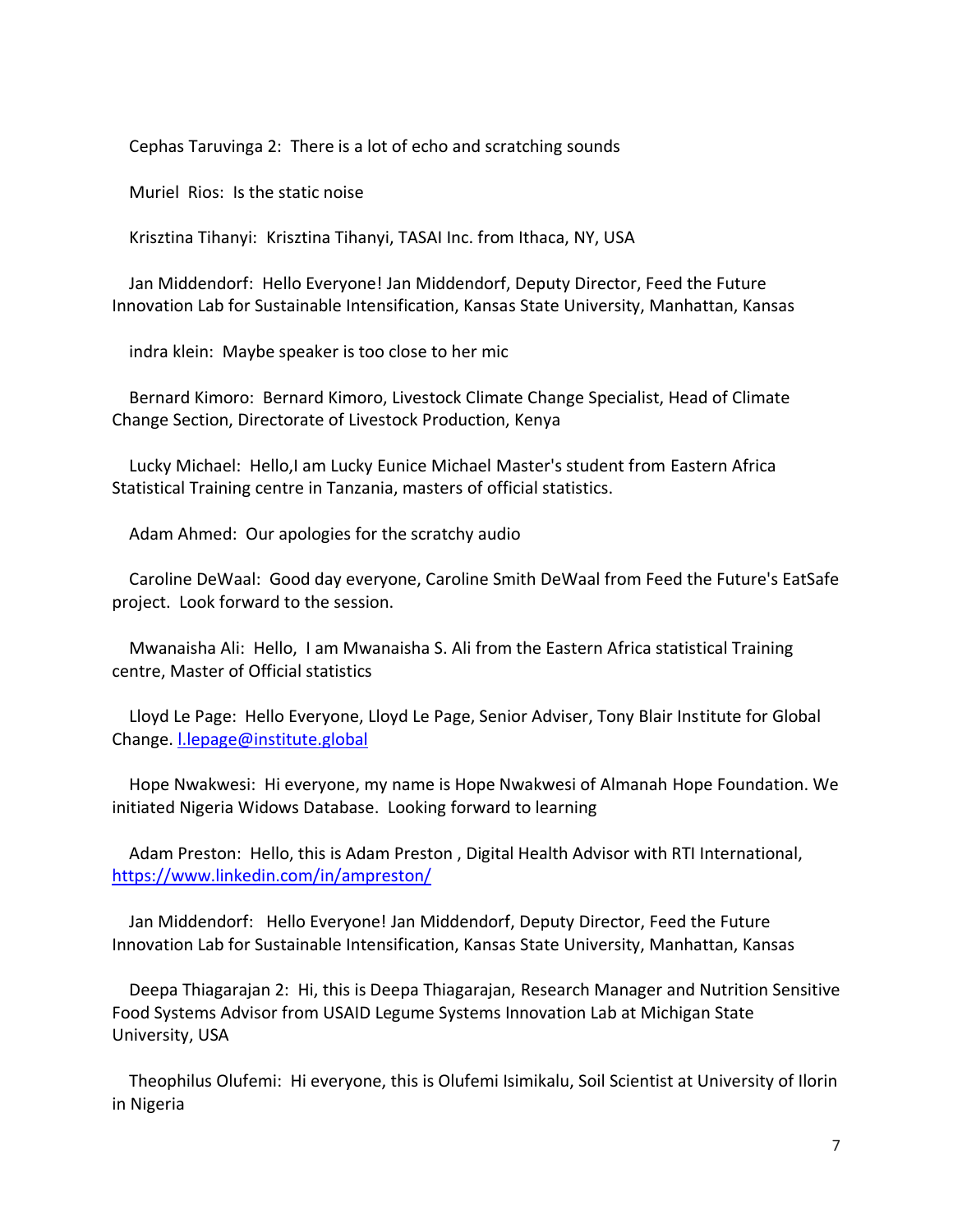Dick Tinsley: again the audio is scratchy

 Rose Mary Garcia: Hello, this is Rose Mary Garcia, Director of Economic Growth and Governance at Cardno.<https://www.linkedin.com/in/rosemarygarcia10/>

 Mike Francis Andruga: Hello, This is Andruga.M.Francis , First year Master of official Statistics in Eastern Africa Statistical Trainig Center, Dar es salaam Tanzania

Abel Serikali: my name is abel from Tanzania i am masters studeHello..good evening

 Julie MacCartee: So glad to have participants joining us today from all over the globe. Welcome!

 Ndimphiwe Shabangu: Greetings everyone, Ndimphiwe Shabangu from the Coordinating Assembly of NGOs (CANGO) Eswatini

Hannah Funk: Do countries score themselves or is it an external evaluation process?

 Caroline DeWaal: The food safety indicators are really important for consumer health and fighting malnutrition

Julie MacCartee: @Caroline - agreed!

 Maleshoane Kolisang : I have a question on data/ score validity. I was carrying out research on commitment 3.3 and I needed the reports that were submitted to support the scores for several countries, however I was informed that countries do not submit reports - they just submit scores. How then can we trust the validity of the data?

 Robert: Hannah - there is a process in which the 55 countries collect data across 47 indicators which are averaged into an overall score

Richard Goodman: no

Hannah Funk: Thank you Robert!

 indra klein: Does data indicate breakdown of farms where food is provided? If so, is does data include types of farms?

 Robert: @maleshoane countries do not submit scores. They submit detailed data that is used to build the scores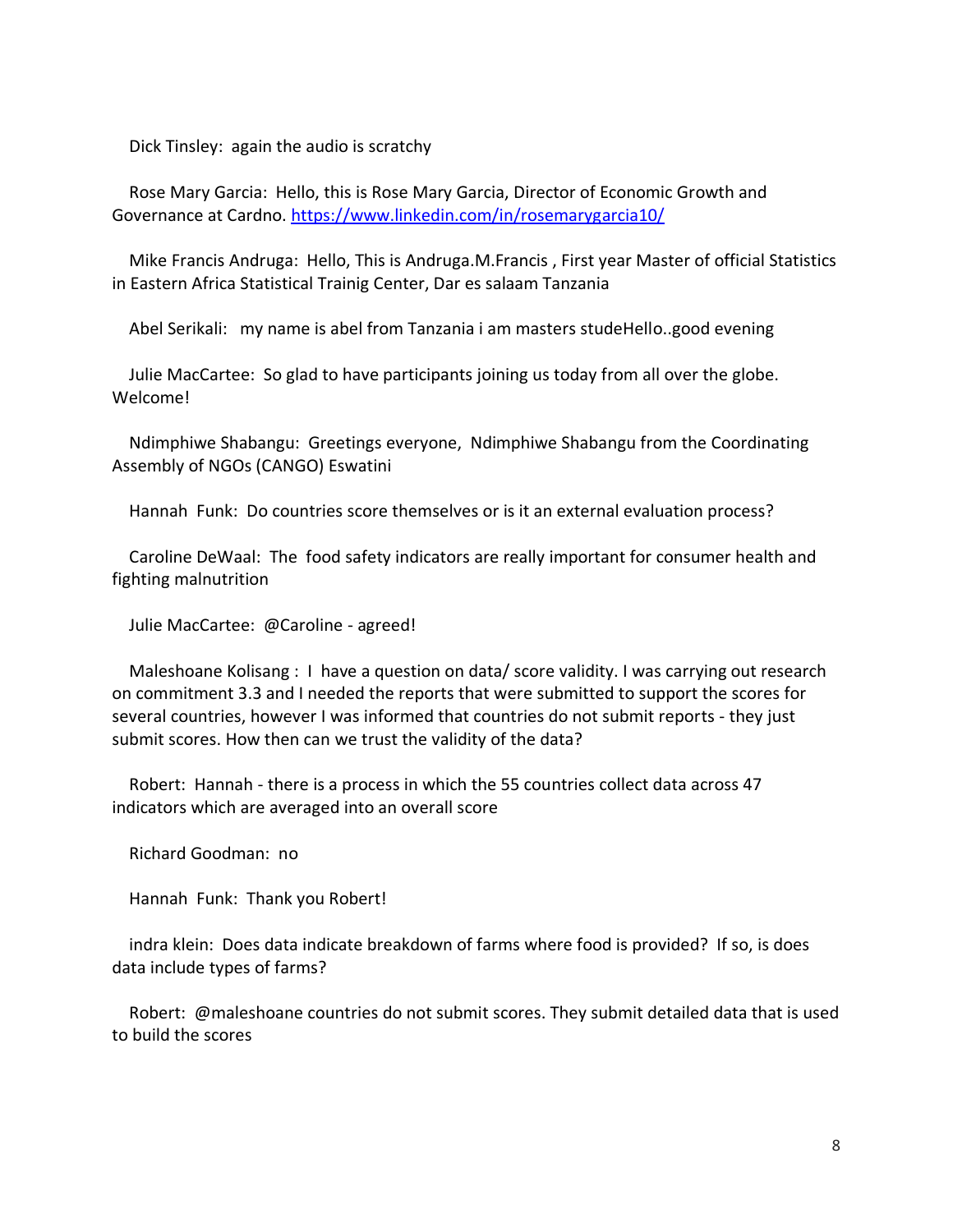Romao XAVIER 2: Is the Biannual Report an instrument for accountability and support to countries or is just a sharing instrument. I mean if countries are off-track, they are made accountable or get any support from the AU to allow them speed up their indicators?

 Getruda Yamsebo 2: Hello, This is Getruda Yamsebo, masters of official statistics at Eastern African statistical training center fromTanzania

 indra klein: Given the impact of COVID-19 (and uncertainty of variants), to what degree will countries' goals be impacted?

 Robert: @Indra - some of the data provides an idea about the size of sectors (fisheries, crop, livestock etc) as well as performance accross many other indicators. But detailed farm level data is not included.

 RICHARD KACHULE: Richard Kachule :Research Fellow, Centre for Agricultural Research and Development; Lilongwe University of Agriculture and Natural Resources, Malawi indra klein: @Robert, thank you

 Krista Jacobs 2: How is the AU supporting countries' data systems to generate/improve the data needed for the scorecard, especially for indicators on women's and youth's engagement & empowerment in agricultural systems?

Percy Chipunza 3: Percy Chipunza in Washington DC

 Stephen Mink: Are the detailed data that go into the 47 indicators available by country on the toolkit platform?

 Robert: @Stephen - that data is not publicly available yet, data is available at parameter level.

Paul Rugambwa: Interesting

 Robert: @Krista we will pose your Q to Simplice. The AU is working with several partners to try and build capacity for data collection.

Romao XAVIER 2: Is there way to increase the size of the slides?

 Krista Jacobs 2: To what extent are countries using data behind the scorecards to also report on the SDG indicators, for example gendered land ownership, sustainable land management, agriculture, etc?

Krista Jacobs 2: @Robert, Thanks!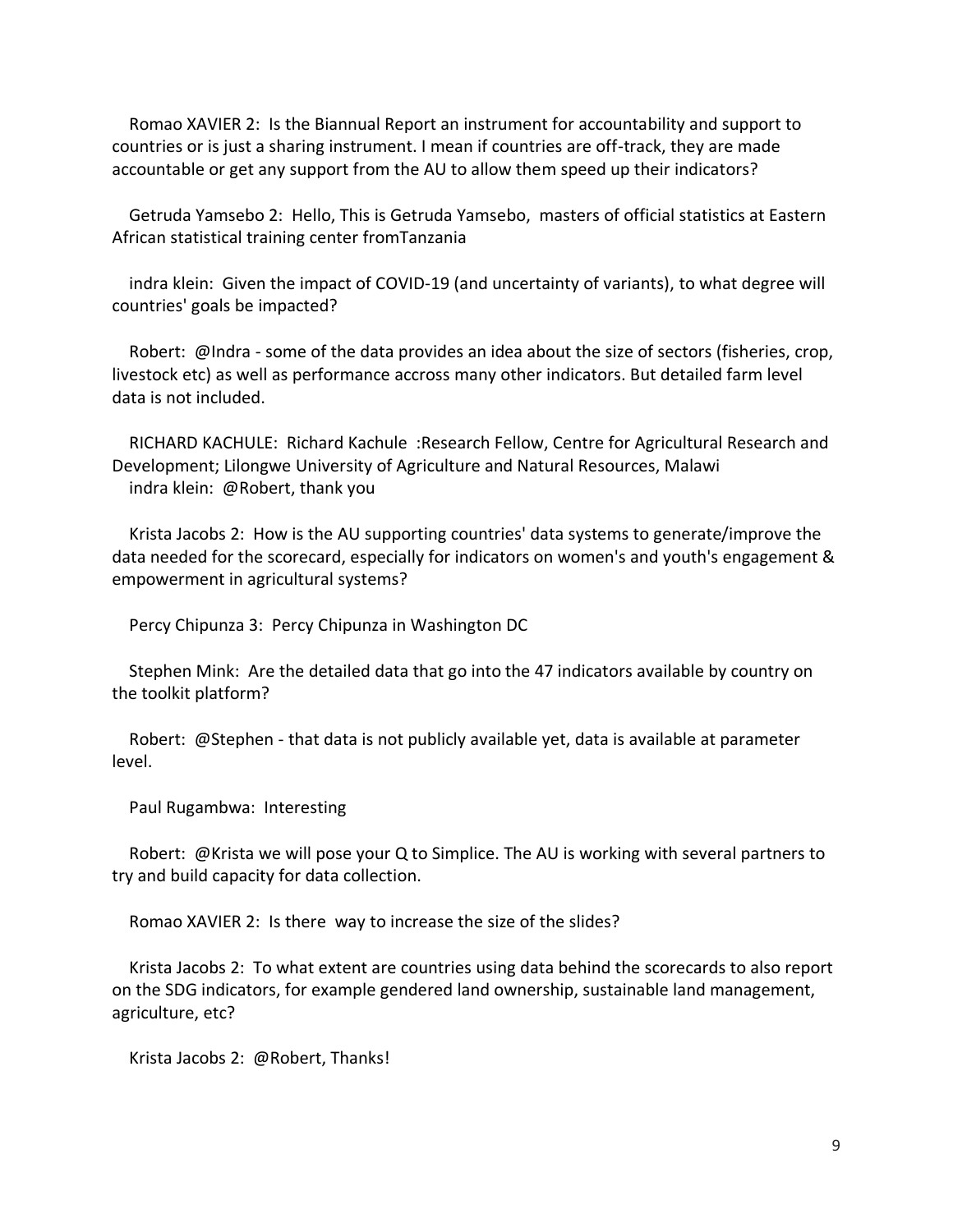Fertice Miller III: Greetings Everyone from Cape Town : Fertice Miller III - Agricultural Governance & Investment Advisor with the Tony Blair Institute. Thanks Agrilinks - Very helpful tool presentation!

 Maleshoane Kolisang : So how can we be sure that the data is valid? Seeing as we just see scores but we do not see the data leading to the score. Whilst score are good , without detail and content there the data is just a number

william akiwumi: William Akiwumi, USAID/AFR/SD

 Adam Ahmed: @Romao, you can increase the pod on your screen by clicking the box at the top of the pod.

 Percy Chipunza 3: On public expenditures in agric, can the data be filtered down to programmes and salaries & admin expenditures?

Stephen Mink: Thanks Robert. "Parameter" = indicator? or category?

 Robert: There has been work to ensure alignment between many of the indicators in the CAADP BR with SDG indicators - especially indicators on nutrition and poverty.

 Robert: @Maleshoana - there is an elaborate multistakeholder data validation process including validation meetings at country and regional levels

 Caroline DeWaal: @Nouala -- is the AU capturing best practices to inform and help governments improve their scores?

 Robert: @Percy - there is a standard classification of govt expenditures (COFOG) that is used to determine what is Ag Exp and what is not.

 Courtney Buck: @Krista - others in this chat know much more about these details!, but I believe some of the metrics do reflect changes/improvements in data capacity & quality.

 Simplice Nouala: After the adoption of the report RECs as well as other stakeholders engage countries on lessons learn and best practices.

 THOMAS ARCHIBALD: Here is a video of the moving bubble data visualization to which Ms. Allaire-Rousse just alluded[: https://www.youtube.com/watch?v=jbkSRLYSojo](https://www.youtube.com/watch?v=jbkSRLYSojo)

 Stephen Mink: Percy, I think the answer is "no". See Tech Guidelines for 2017 at https://au.int/sites/default/files/newsevents/workingdocuments/33640-wdeng technical guidelines for reporting on malabo eng.pdf. There is a 2019 version of these TG to encompass the 4 additional indicators...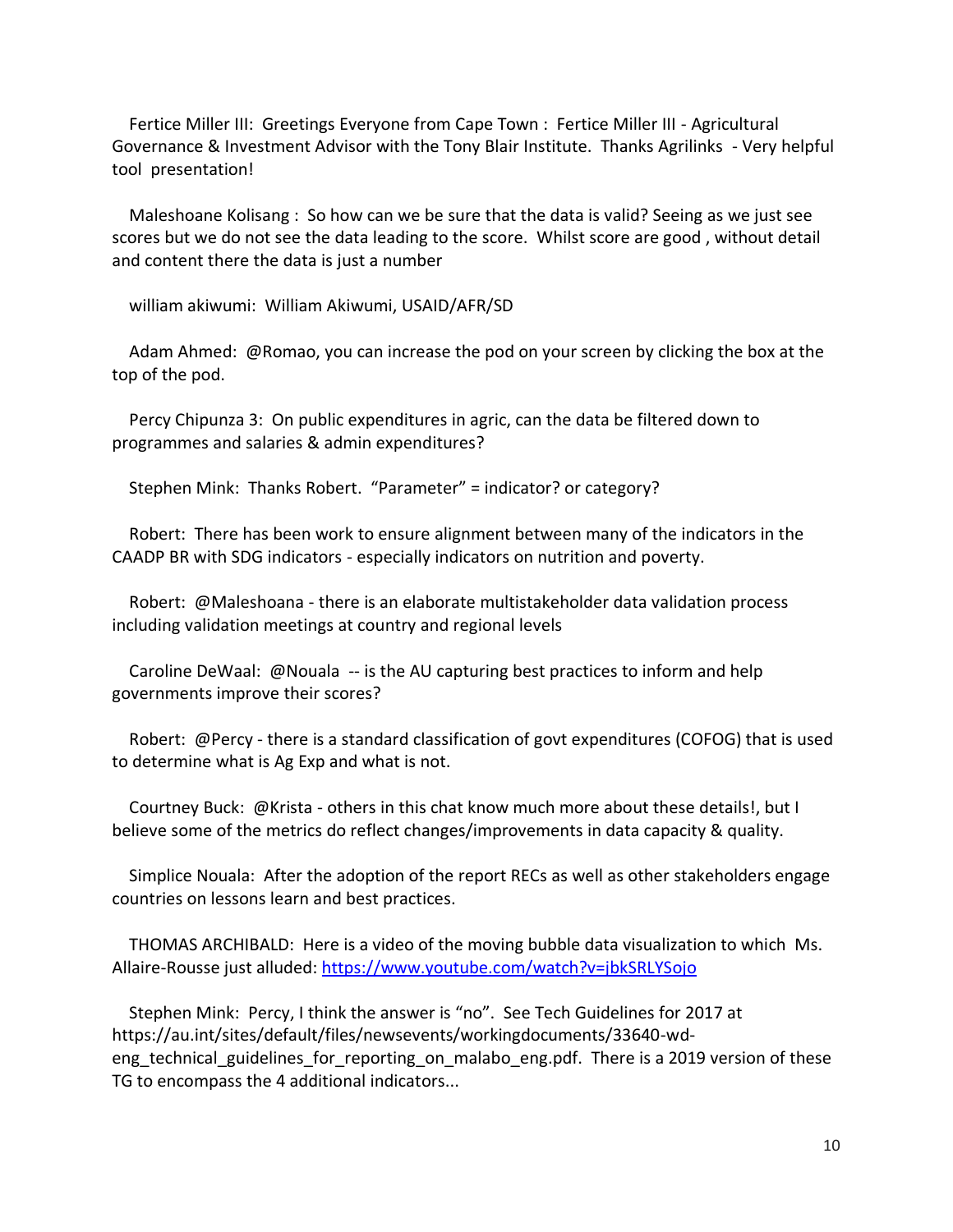Caroline DeWaal: @Nouala -- thank you

 Richard Goodman: Do you take into consideration, unexpected challenges, like COVID? Like Fall Armyworm?

Stephen Opiyo: >How will the toolkit help in the next phase. of BR?

Paul Rugambwa: Appreciate sharing the presentation

Raymond Mugeta 2: do you take in into consideration of pandemic diseases

Percy Chipunza 3: @Robert, thanks a lot

Dick Tinsley: What is the cost of collecting the data, and who is paying for this?

Robert: Please share thoughts and comments here. Thanks!

Romao XAVIER 2: Stephen, the link you provided for guidelines says page no found!!!

Massimo Lowicki-Zucca: @Stephen Mink. I tried the link. Got a "page not found" error

Bernard Kimoro: Very useful in providing evidence for policy formulation

 Caroline DeWaal: Will we be able to see the results at the indicator level? For example food safety has three distinct indicators.

Frederick Orlando: This software to me is new and the process to start is complex

Percy Chipunza 3: @Stephen thanks that is very helpful

 Stephen Mink: It could be useful for the Toolkit to identify the office in each country that can be contacted to understand the data that officially goes into the value of each indicator.

 Maleshoane Kolisang : I would use the toolkit for research studies pertinent to the Malabo declaration - but I would need more data. If countries submit reports together with scores that would really help in terms of information dissemination

Robert: @Stephen - great idea.

Percy Chipunza 3: @Stephen the page is not found

David Luckenbach: This is the 3rd BR; when will 2021 be in the toolkit?

Caroline DeWaal: @Morgane -- thank you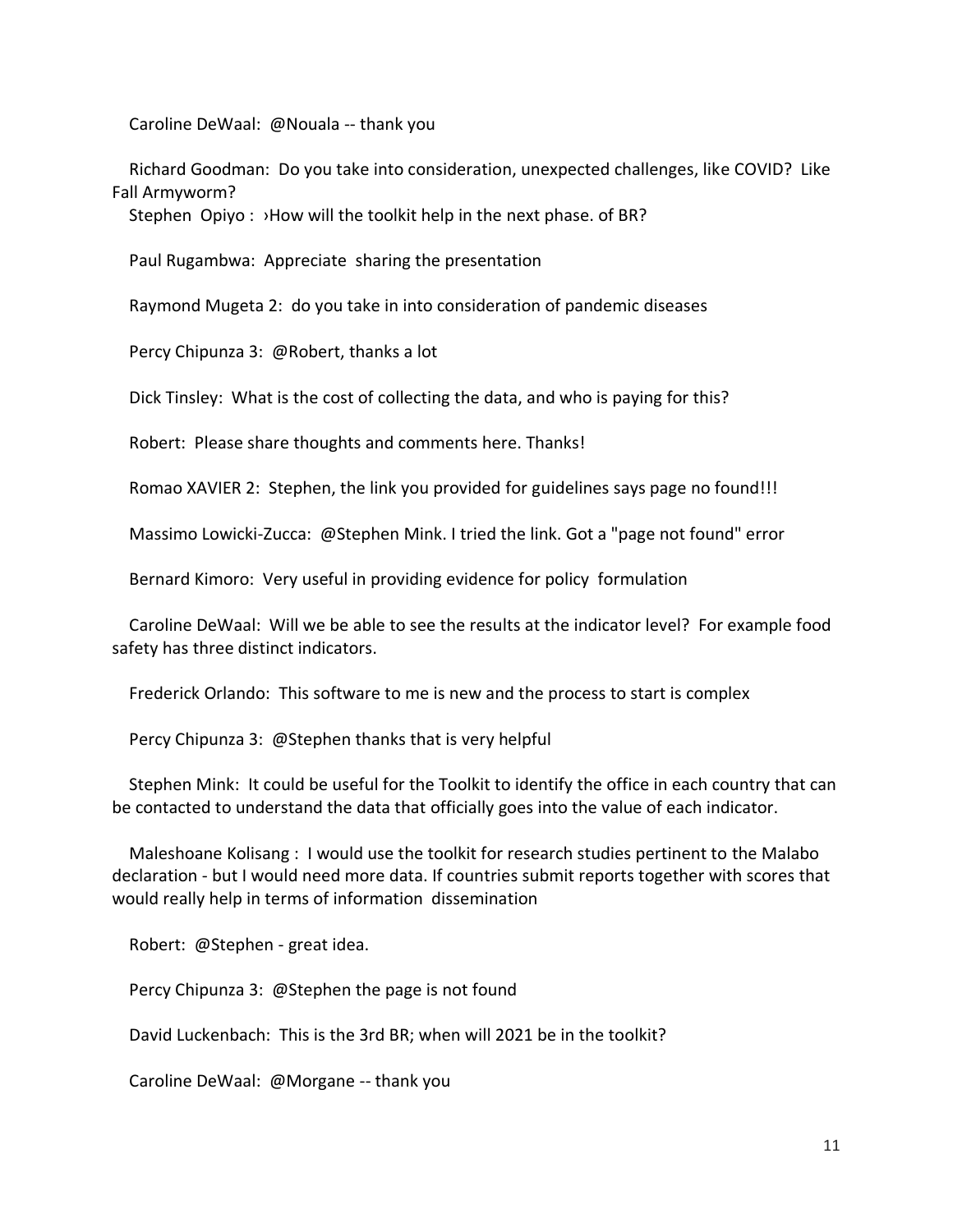Robert: @Maleshona - thanks for that point of use.

Paul Gamba: Useful for accountability purposes

Robert: Thanks Paul

 Gert-Jan Stads: Can we access the methodology behind the data somewhere? Would be helpful to know what is (and isn't) included in certain indicators.

David Luckenbach: Thank You

 indra klein: From a donor's/funder's perspective, thoughts on how tool kit can better educate donor/funder with regard to projection planning of need (short & long term)? Bernard Kimoro: what were some of the challenges you faced in collecting the data to populate into the toolkik

 Mweemba Chijoka: The tool is a innovation for Africa and like it but in as much as reporting could be an issue for Africa, I feel that the biggest problem is data availability so most countries could continue showing gaps.

Ali Aljane: Can we use the Toolkit to generate data to measure SDGs achievements?

Teferi Tsegaye: How did you collect the data?

 Paul Hixson: Does this tool track the availability of ICT connectivity on a per country basis? If so, do you track and differentiate the ability of individuals to access ICT connectivity on an individual level through cellular connections from the ability of institutions such as universities and NARS institutions to connect via fiber? I am particularlly interested in bandwidth available and price per mbps.

Ekanikpong Ben: we have a comprehensive farmers data<https://fiems.elkanisgroup.com/>

 Robert: Thanks for all these points on how the toolkit could be used and suggestions for improvement that are emerging!

 Dick Tinsley: are you using the calendar year, or an agriculture year as in many countries the agricultural year starts in October or November and ends the following the calendar year

 Derreck Ekanem: How can we engage with youth in terms of using the toolkit for agricultural development?

 Stephen Mink: Massim and Percy, sorry about the non-functioning link. I got to the document by googling "Document for preparing country Biennial Review report on progress made for achieving the Malabo Declaration Goals and Targets: Technical Guidelines" dated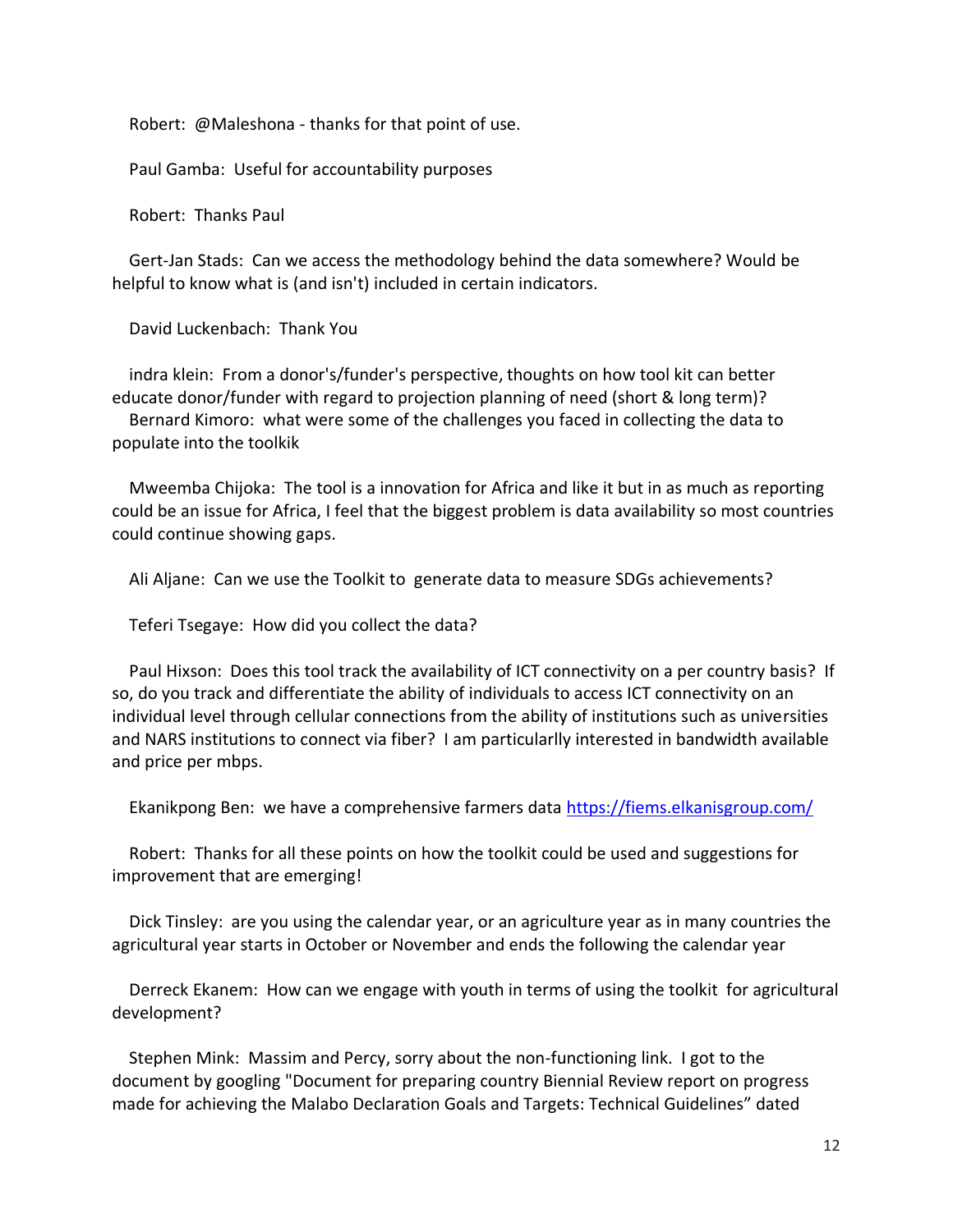March 2017. CAADP and NEPAD are the sponsors. If you provide your email I will send it as pdf.

 Robert: @paul - there are some indicators that track trade facilitation, phone connectivity and ease of movement

Percy Chipunza 3: @stephen [pchipunza@worldbank.org](mailto:pchipunza@worldbank.org)

Robert: @Steven the Guidelines have been updated and can be shared

Teferi Tsegaye: How reliable is the data gathered?

Percy Chipunza 3: @Robert, thanks could you please share the updated version

Rosemary Okoh: [nrokoh767@gmail.com](mailto:nrokoh767@gmail.com)

 Massimo Lowicki-Zucca: @Stephen. Thanks so much. The tech bits of what data is converted into scores (and how) is really at the heart of how you can rely on what the score is saying. [mlowickizucca@gmail.com](mailto:mlowickizucca@gmail.com)

 Lloyd Le Page: How will this work feed into the Global Food Summit? What mechanisms will be utilized, and how do you connect to the Food Systems Dashboard ?

Robert: Derrick Eckanem - please get in touch with me. My email will be on the last slide

 Kamweti M: How confident can we be with the scores? Is there a confidence measure? Thanks, great toolkit!

Robert: @Lloyd - a good question for Simplice

 Courtney Buck: Would be interesting to know if any countries are interested in using this to help expand and diversify the range of in-country partners that can support data collection efforts.

 Panduleni Elago: @Courtney - very much soo. And us from the REC side can facilitate that engagement to reach out to countries.

Simplice Nouala: I have lost my mic

 Michael Friedmann: At RTB CGIAR Research Program, we are concerned on unequal access of women to smartphone technology, affecting more gender inequality, as we support the development of ICT apps for agricultural production, access to inputs and markets. Can the data provide a cross-check between progress in ICT access and gender equity?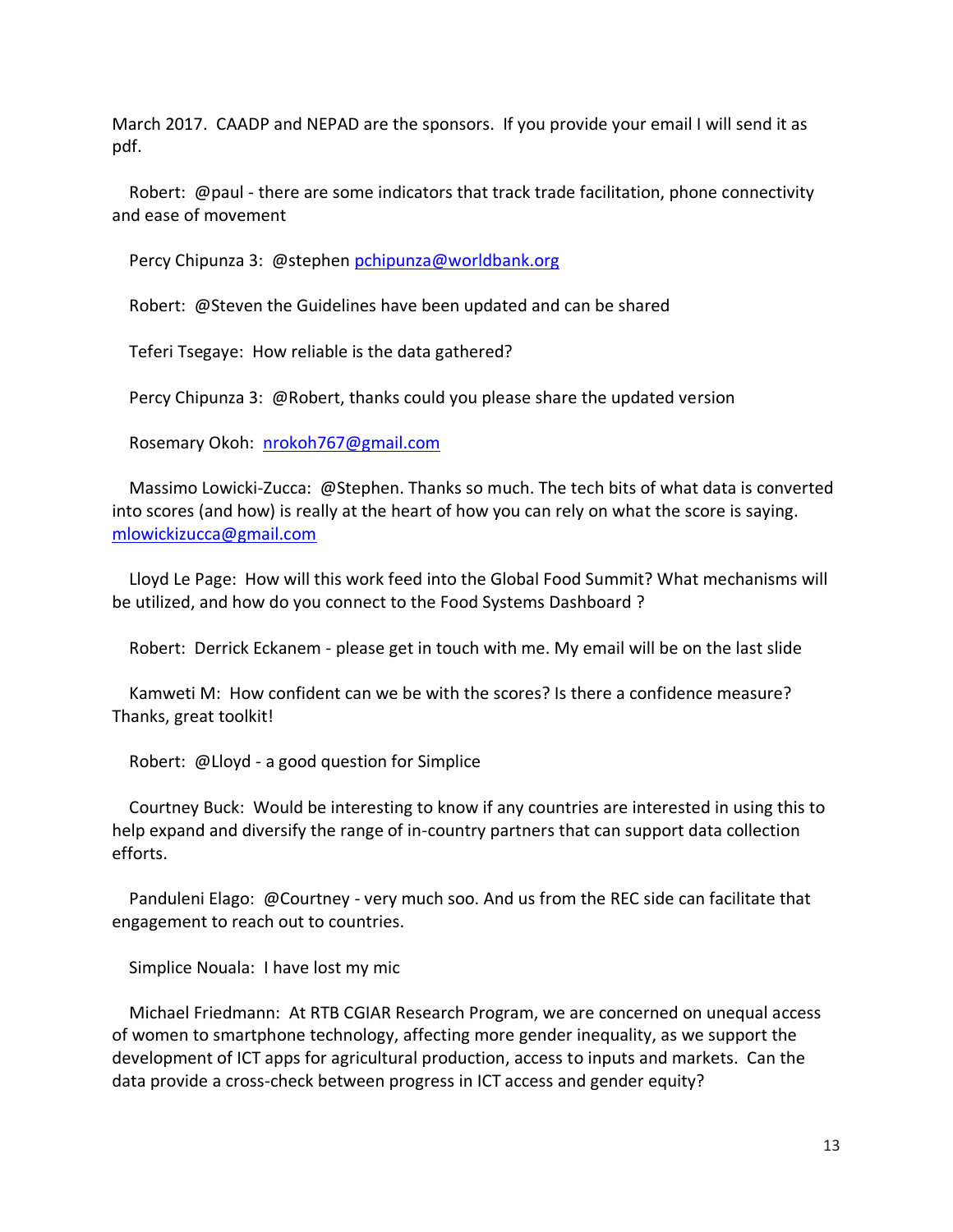indra klein: losd and clear

 Robert Navin: Is this work linked to 17 UNDP-led Sustainable Development Goals, with its specific indicators?

 Michael Omodara: how can participants in this group assist their respective countries to improve their performances?

 Panduleni Elago: To add on what Robert has just responded, it is indeed by large there to help "Mutual accountability - hence the commitment of SADC to include it as a standing agenda - so that the Head of States are held accountable

Romao XAVIER 2: Thanks Stephen. I got it!

 Rogers Andrew: We understand that data availability in many of the countries is a challenge. what approach did you to valid the data you used in developing report, Rogers Andrew from Tanzania

Romao XAVIER 2: Robert, sounds good! I thank you. Its much appreciated.

 Willy Mulimbi: The tool is great. I'm sure data quality is linked to countries' commitment to use such tool. What are the mechanisms to ensure that? What have been done so far to make governments aware of this tool?

Robert: You're welcome Romao!

Muriel Rios: Thank you!

 Richard Goodman: Are there ways this system can communicate about policy adoption for food safety on various crops and techniques that can be very important for adoption strategies?

 Robert Navin: SADC, including Malawi, have been struggling with fertilizer bills for more than a decade. Mutual accountability has been built into the process all that time. Why do you think that BR can make a dent in these political and power/money constraints?

 Jan Middendorf: @Robert - Congratulations to all! Great to see the progress of CAADP and this wonderful data collection tool. Reflecting on the meeting in Nairobi in 2016, it is great to see the work in operation! Well done!

 Robert: Thanks Willy for the Question - there is ongoing struggle to improve quality by working with technical experts to backstop countries.

Robert: Yes - pleasure to meet again Jan, please stay in touch!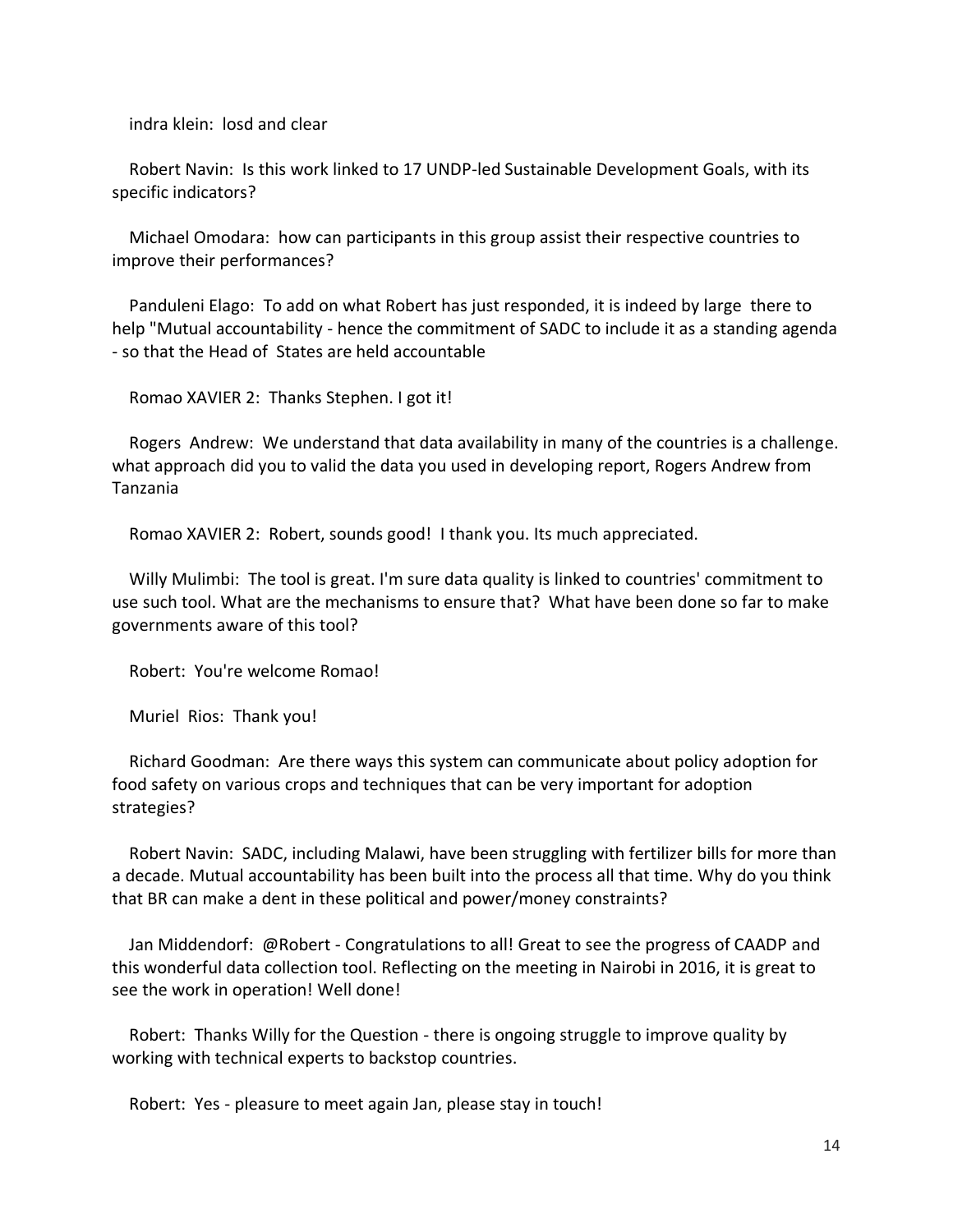Jan Middendorf: Will do! [jmiddend@ksu.edu](mailto:jmiddend@ksu.edu)

Krista Jacobs 2: Thank you, @Simplice.

 Paul Hixson: The reason I was asking if the tool is tracking the ability of NARS institutions and universities in SSA to obtain fiber-based connectivity to the commercial internet relates to the results of my research with the USAID funded Soybean Innovation Lab that indicates that a lack of such connectivity is a major problem that substantially limits the ability of such institutions to play their role in the development of their country's and region's economic and food security development goals.

 Francois Stepman: The European Commission Delegations need to assess the national Food Systems through tracking (a) economic, (b) social and (c) environmental indicators. The 7 CAADP commitment areas (and indicators) can thus only partially inform policy. How will the CAADP toolkit (in the future) accommodate Food Systems indicators ?

 Panduleni Elago: @Navin - the BR will is able to pin point those areas that need improvement, including the required policy interventions. Malawi has now reviewed its Fertilizer Bill. The challenge remains - how do we ensure operationalisation of those bills.

 Stephen Mink: On improving BR data quality, see IFPRI Working Paper 01925, Improving Data Quality for the CAADP Biennial Review A Partnership Initiative Piloted in Five Countries, May 2020 at

<http://ebrary.ifpri.org/utils/getfile/collection/p15738coll2/id/133715/filename/133927.pdf>

Massimo Lowicki-Zucca: Thanks Stephen. Very appreciated.

 Courtney Buck: To add to some of the other uses already identified in the chat -- we have also heard from some civil society grps who are using their country BR scores and recommendations to inform advocacy efforts.

 Maleshoane Kolisang : thanks. I would like to join the working groups - as I was given no answers when inquiring on the validation of data for commitment 3.3., I was told that the countries do not submit reports or data, they only submit scores. I ended up being directed to ECOWAS but was given no data

Robert: Maleshoane - please drop me an email. Happy to include you!

 Caroline DeWaal: While food safety can drive trade, it is especially important for domestic consumers. The three sub-indicators added in the last round seem to capture both these objectives.

Robert: Yes Caroline, the food safety indicators are an innovation we are proud of.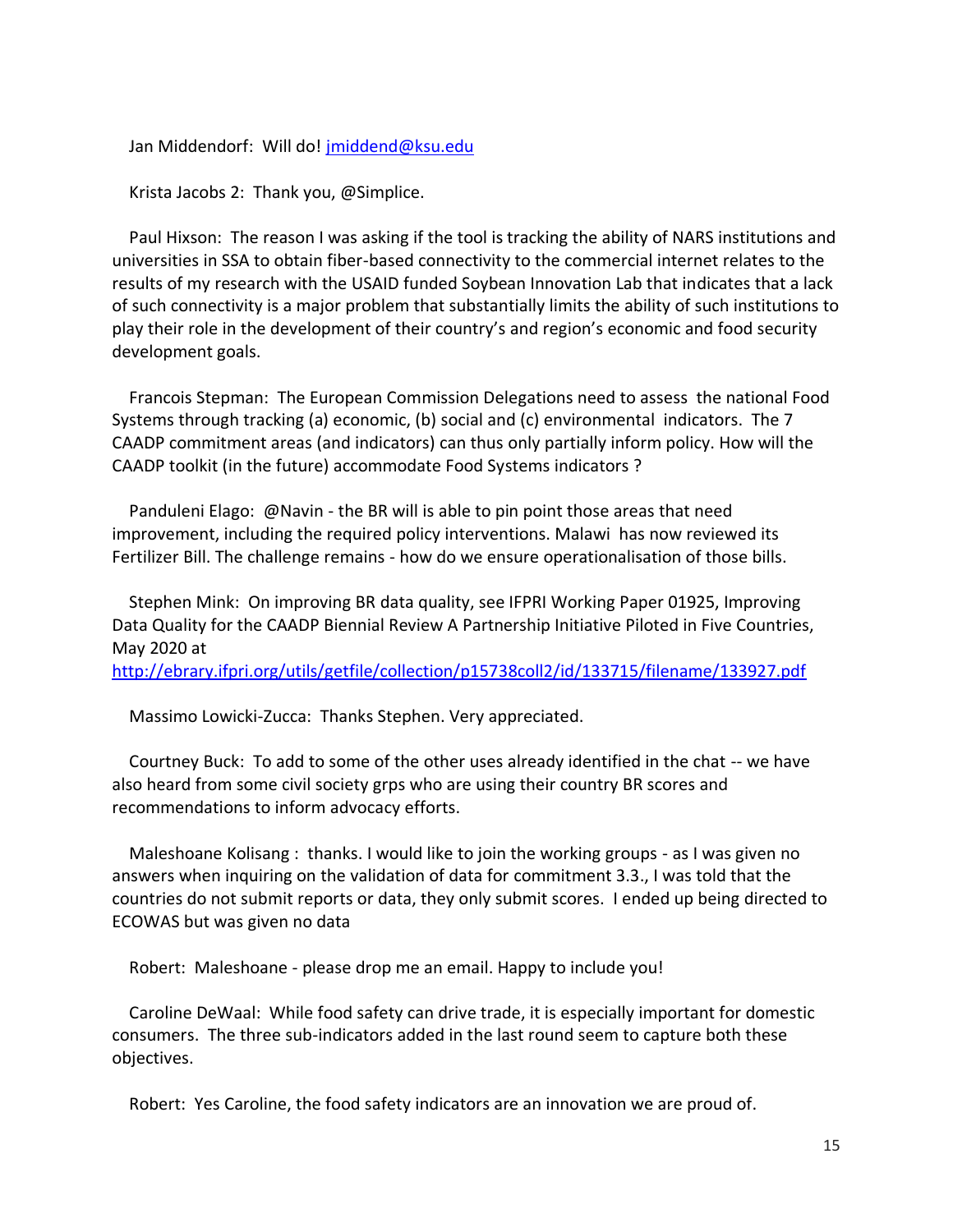Panduleni Elago: To our Donors, it will be appreciated if you can assist Member States in developing good agricultural data management systems - as that produces better reports for BR. We have observed such.

 Donald Mizambwa: What is happening to those countries that do not share the full needed data set?

 Panduleni Elago: @Mizambwa - countries that are not able to provide data sets, in most cases - it is not because they do not want, it is more the challenge of not able to (technically and financially) collect them. Challenge with their national statistical databases etc.

 Massimo Lowicki-Zucca: So, the data is collected specifically for the BR?I thought it relied on indicators already part of each country's information systems.

 Panduleni Elago: @Massimo - its both way. you recall i talked about the need for a robust M&E systems for the countries - this is soooo - to allow integration of all Indicators across the board for the countries. Some of he indicators, countries have already been collecting over the years, however some needed countries to add to their usual collection modules

 Robert: @Massimo - a lot of the data is already being collected anyway for normal national statistical purposes, but some of the data is collected to respond specifically to the BR (Like Food safety)

 Anna Brenes: @Panduleni - agree with your call for more donor support on building and strengthening partner country data systems to better manage data and ensure quality and best practices. It is a primary objective under USAID's J2SR and digital strategy vision.

Massimo Lowicki-Zucca: @PAnduleni and Robert. Thanks, that's helpful.

Robert: @panduleni - agree!

Paul Gamba: Is it necessary to align Country M&E or data systems to the BR?

 Donald Mizambwa: Panduleni Elago: What support are you offering to support the improvement of their data base system.

 Robert: @paul - I agree. the countries that are doing well on reporting are the ones that have integrated BR data collection into their normal annual and regular data collection and broader M&E systems.

Robert: Great points by Chris and Simplice!

Anna Brenes: @Robert +1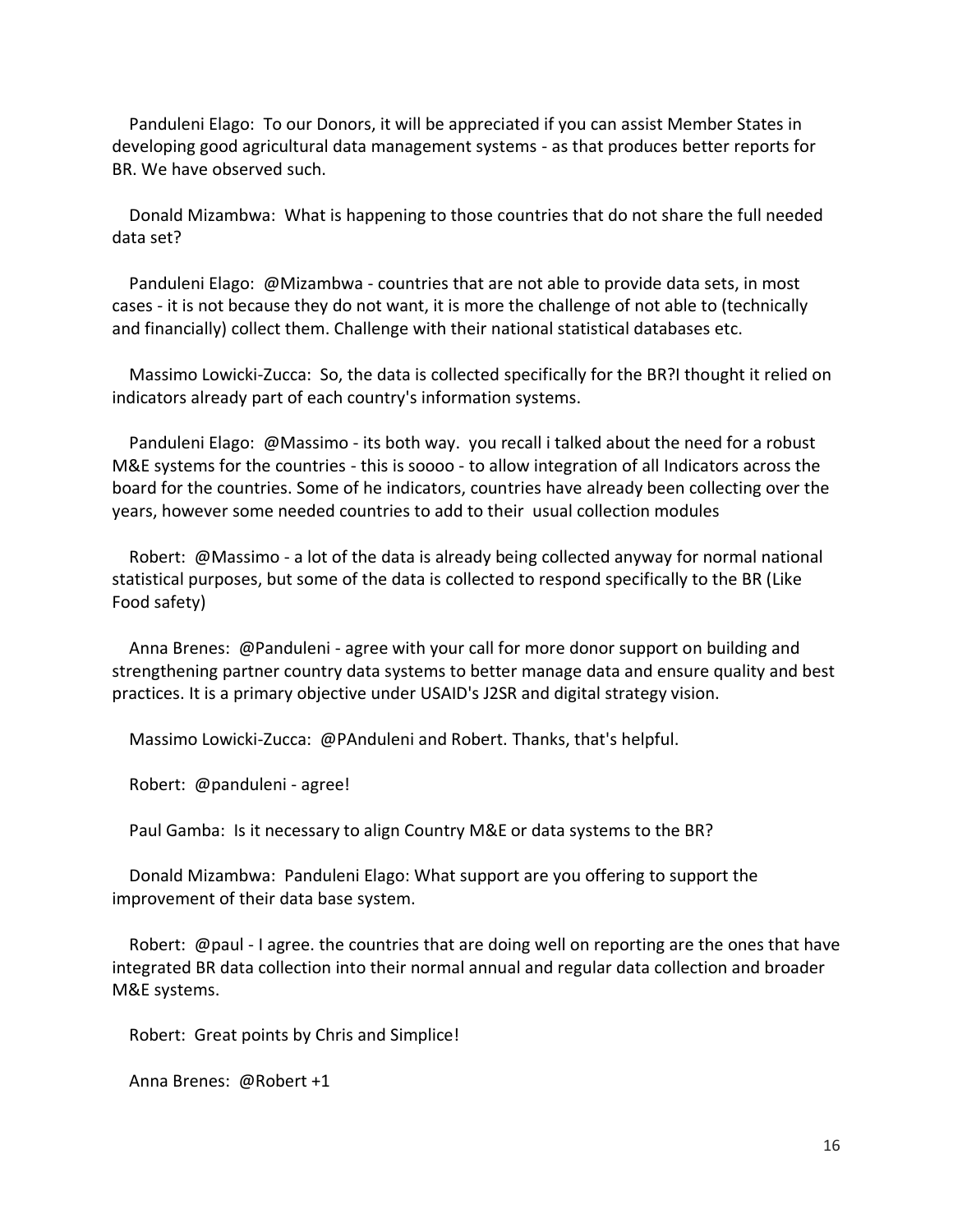indra klein: Today's session has been quite insightful and engaging -- presenters & attendees questions & comments

Julie MacCartee: Thank you, Indra! Always glad to have your participation, as well.

 Panduleni Elago: @Donald - we support by mobilising resources from Partners, hire national consultants to develop or improve their database

 Caroline DeWaal: @Simplice, @Robert, @Chris and others, So exciting to see this new platform/toolkit. Please continue to keep making the data transparent and add the indicators if possible. Very useful for civil society as well as donors.

Panduleni Elago: There is also a part of developing countries

 Panduleni Elago: Apology for non-ending message there, I wanted to talk to the work we are currently pushing for with support partners, which is the development of National Agriculture Investment Plans (NAIPs)

 Maleshoane Kolisang : Yes. the data is used by the private sector which generates economic value.

 indra klein: Businesses are also using data, whether to assess & strengthen supply chain or to consider expansion or possible entry

 Percy Chipunza 2: This is a very good tool and quite useful. Indeed it helps even non state actors for their programming purposes and private sector for investment decision. Use of the tool has very high impacts. My concern is on credibility of the data that is being provided. What mechanisms have been put in place to ensure the data input process is credible.

 Courtney Buck: To build on these points, it's important to note that the BR scores are made particularly meaningful when taken within the context of a country-owned plan and vision for strengthening food system performance.

 Robert Navin 2: As the U.S. has learned over the past four years, data and facts are necessary, but not sufficient, to change behavior.. So what more could the BR process do, involving psychology and sociology, to get public and private sector power brokers to achieve CAADP goals?

 Anna Brenes: @Robert - Thank you for your comments on data quality and trust. Both are paramount to informing progress and decision making - extremely important for a variety of stakeholders as you stated.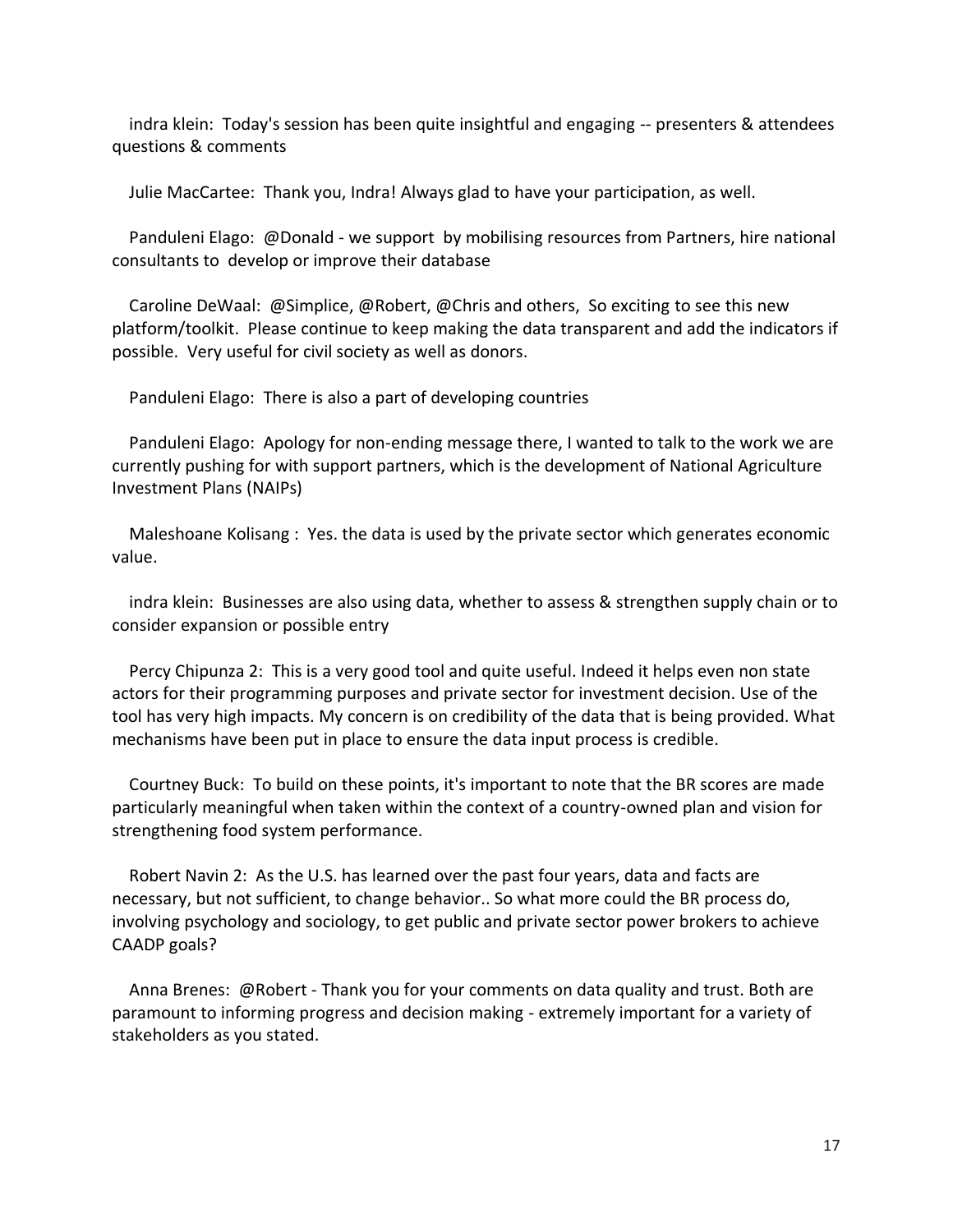Francois Stepman: Will the National meetings/consultations to present the toolkit also invite the donor representatives to improve alignment with the national CAADP and compact priorities?

 Caroline DeWaal: @Robert, the EU has a model for tracking adverse food safety events at a regional level. US CDC also has an excellent model. Feel free to reach out if you want additional information [cdewaal@gainhealth.org](mailto:cdewaal@gainhealth.org)

 Courtney Buck: @Woody - if you're still in Malawi we should chat soon! Drop me a line :) Robert: Thanks Caroline - will reach out!

 Willy Mulimbi: Thank you so much for your feedback, Robert, Simplice, Caroline and the team. I'll be thrilled to join the next conservations about this.

 Julie MacCartee: You will receive an email with the recording and resources from this webinar in about a week - please keep your eye out and share with your networks!

Liz Ogutu : Robert can you reach out to me? [L.ogutu@cgiar.org](mailto:L.ogutu@cgiar.org)

Maleshoane Kolisang : Thanks

 Percy Chipunza 2: Very engaging indeed and a second session on this would be great. Perhaps have it for a little longer.

Robert: Liz! Sure, will.

Gert-Jan Stads: Thanks to the organizers for a great event! Look forward to using the tool!

Jan Middendorf: Thank you to all!

Glenn Lines: Thanks everyone for the interesting presentations and discussions.

Julie MacCartee: Also please download the slides at the left of yoru screen!

 Anna Brenes: @Simplice, Panduleni ,Kat ,Robert, and Morgane - Thank you for a very informative webinar - congratulations!

Liz Ogutu : Thanks Robert.

indra klein: Thank you Agrilinks for another thought provoking event and all you do!

Robert: Thanks you all - it was a GREAT pleasure!

Aneeqa Ijaz: Thanks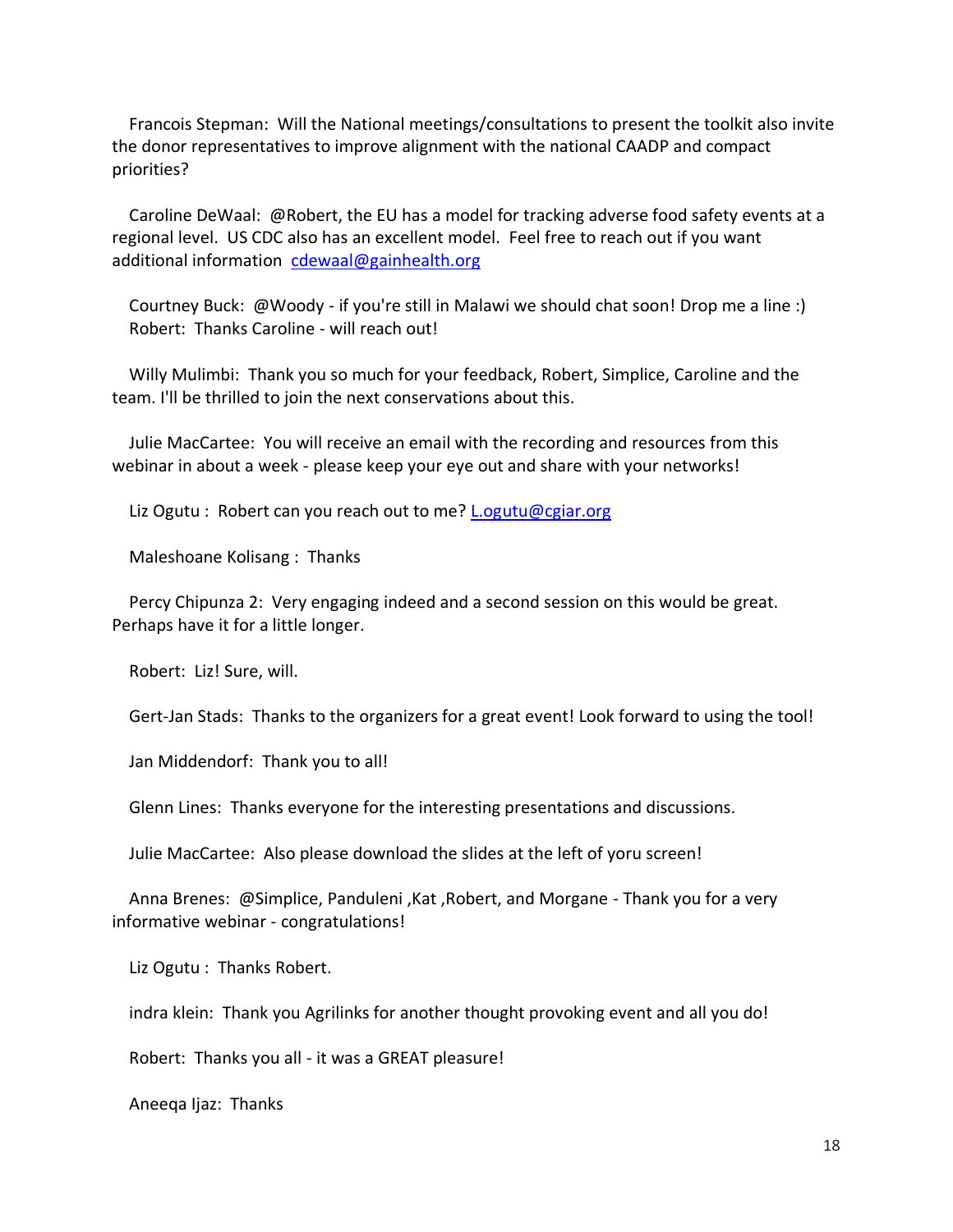Cephas Taruvinga: Thank @Simplice and everybody

Romao XAVIER 2: Could you please share the few presentations?

Michael Omodara: Thank you ALL.

Jean Markendy CHARLES: Thank you All!!!

karen Smyth: thanks all, very interesting tool!

 Katherine Haugh: Thank you everyone for joining this very important discussion! Please reach out to us with the emails listed on the screen to continue to conversation.

Pauline Simmons: Thanks for the presentations and discussions. Very informative.

Dr. Md. Salim Ullah Khan Eusufzai: Thanks to all

Lucky Michael: thank you presenters and the team

Romao XAVIER 2: Thank you all, specially the presenters and the organisers Its great!

Paul Rugambwa 2: Thanks nice discusion Paul Rugambwa Rwanda

 George Okundi 2: Thank you team for putting up a very comprehensive progress report on all the 7 themes and indicators progress. Keep it up

Anna Brenes: Thank you all for joining us today

Tshoganetso Timela: thank you, please share the link to the session..

Peter Hobby: Thank you all - very informative!

Panduleni Elago: Thank you all. \

Paul Gamba: Thanks all. Great Webinar.

 Julie MacCartee: Slides available for download under "File Downloads" at the left of your screen

Olivia Agbenyega: Thank you very much

 Courtney Buck: Great final point! There's always room for improvement, but we know this is the right starting point :)